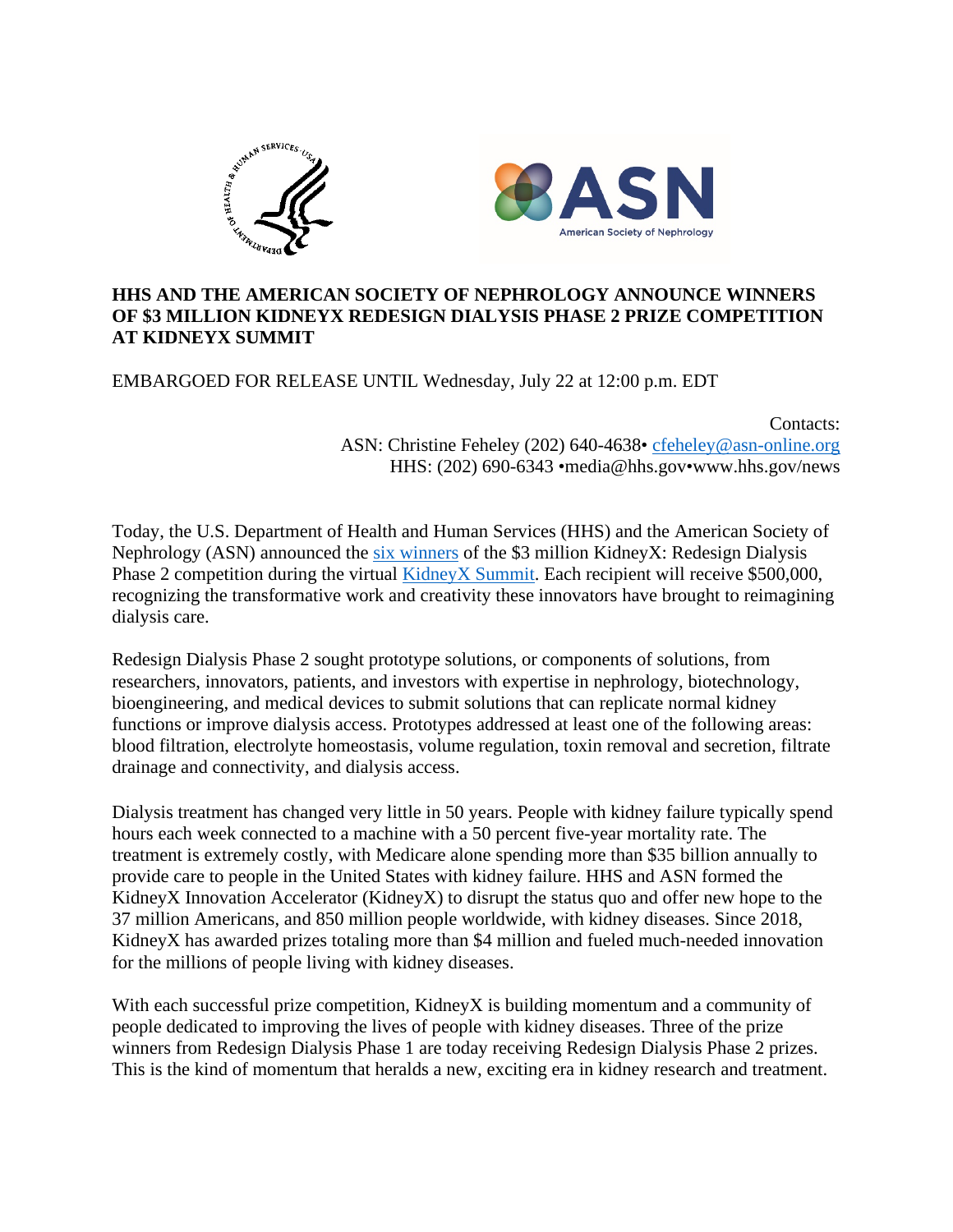Future prize competitions will build on this tremendous foundation, creating new collaborations, funding more innovation, and opening up the path to a  $21<sup>st</sup>$  century artificial kidney.

"President Trump has laid out an aggressive vision for transforming kidney care in America, which involves new and innovative ways of looking at how we treat kidney disease. KidneyX joins innovators together – patients, clinicians, entrepreneurs – who share that vision for improving the lives of the 850 million people worldwide affected by kidney diseases. Thanks to this, the results we are seeing from the KidneyX Redesign Dialysis challenge have the potential to set us on a trajectory that offers real hope to those who are suffering," said HHS Deputy Secretary Hargan

Building a community of successful innovators from multiple and diverse disciplines, KidneyX is turning vision into action. This growing community has already dramatically increased the pace of innovation. KidneyX prize winners are not only transforming care delivery but are also saving lives by providing better vascular access, preventing infections, and beginning the development of an artificial kidney.

"The tremendous success of the Redesign Dialysis Phase 1 prize competition set a high bar, but the Redesign Dialysis Phase 2 submissions exceeded all expectations. This affirms the vision of HHS and ASN in launching this public/private partnership. As we look ahead, we are humbled and thrilled to be spearheading such positive change in public health. The Artificial Kidney Prize will launch in 2020, providing another wave of change, as multidisciplinary teams continue to create a new standard of care for people with kidney diseases, who for too long have not benefited from the innovation driving positive changes in other areas of health care," said John Sedor, MD, FASN, Chair, KidneyX Steering Committee.

## **All prize recipients are listed below and their bios can be found [here.](https://www.kidneynews.org/sites/default/files/RD2%20bios%207%2013%2020.pdf)**

Timothy Boire, PhD A Bioresorbable Shape Memory Polymer Wrap to Improve Maturation and Patency of Dialysis Access Sites

Sarah Lee, MS A Novel Device to Prevent Infection Due to Touch Contamination in Peritoneal Dialysis

Buddy D. Ratner, PhD (Phase 1 winner) A Pro-Regenerative Vascular Access Graft: Surmounting Challenges Inhibiting Progress

Shuvo Roy, PhD (Phase 1 winner) Intracorporeal Hemodialysis System

Aijun Wang, PhD Developing self-renewable "living" endothelium vascular grafts for hemodialysis.

Alexander Yevzlin, MD (Phase 1 winner)